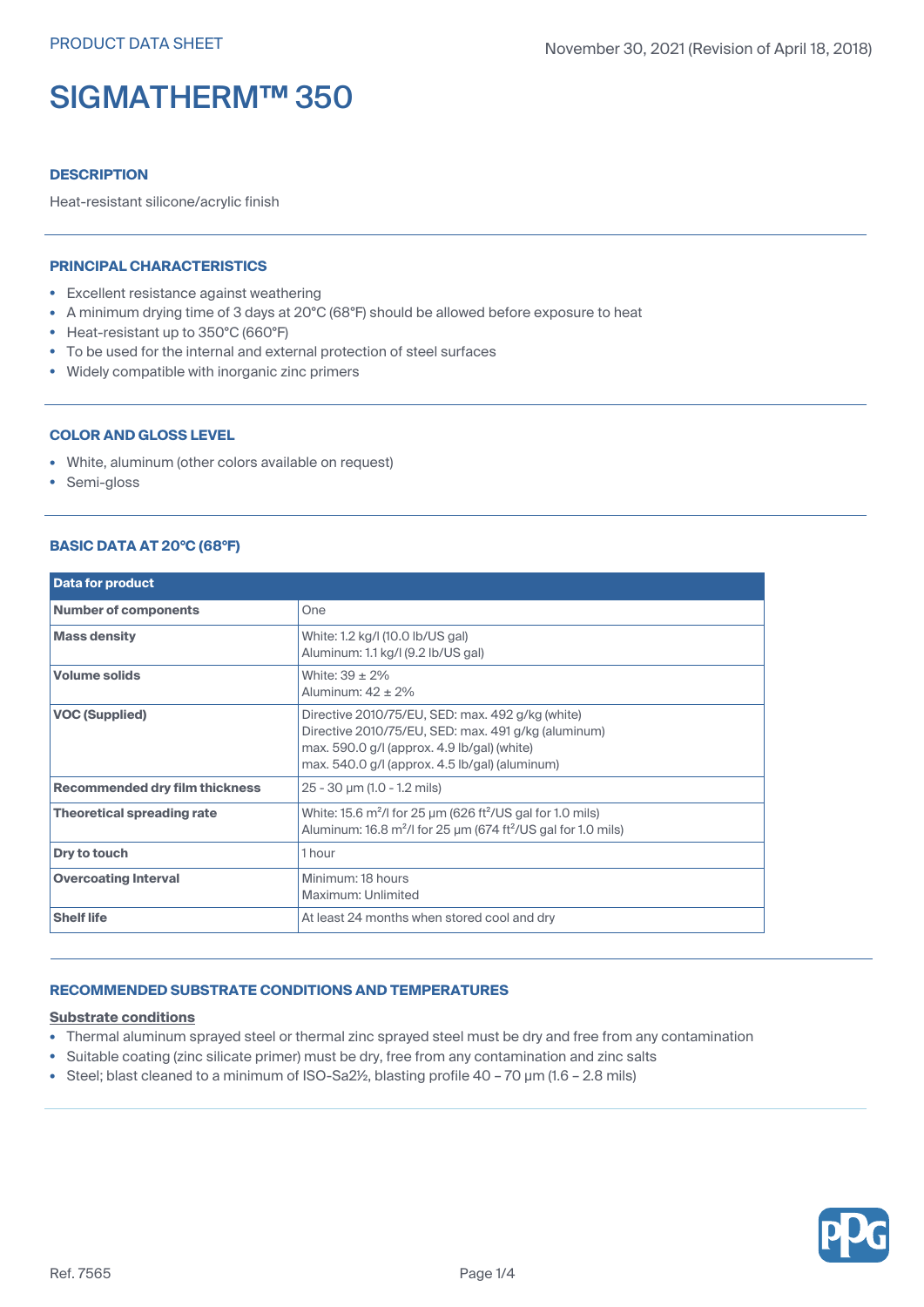#### **Substrate temperature and application conditions**

• Substrate temperature during application should be at least 3°C (5°F) above dew point

## **INSTRUCTIONS FOR USE**

- By using <sup>a</sup> mist coat technique, it is possible to apply SIGMATHERM 350 on top of <sup>a</sup> zinc silicate primer
- Power agitate to uniform consistency

## **Air spray**

**Recommended thinner** No thinner should be added

**Nozzle orifice** 1.5 – 2.0 mm (approx. 0.060 – 0.079 in)

**Nozzle pressure** 0.3 - 0.4 MPa (approx. 3 - 4 bar; 44 - 58 p.s.i.)

#### **Airless spray**

**Recommended thinner** No thinner should be added

**Nozzle orifice** Approx. 0.38 – 0.48 mm (0.015 – 0.019 in)

**Nozzle pressure** 12.0 - 15.0 MPa (approx. 120 - 150 bar; 1741 - 2176 p.s.i.)

#### **Brush/roller**

• Only for touch-up and spot repair

#### **Cleaning solvent**

THINNER 21-06

## **ADDITIONAL DATA**

| <b>Spreading rate and film thickness - White</b> |                                             |  |
|--------------------------------------------------|---------------------------------------------|--|
| DFT                                              | Theoretical spreading rate                  |  |
| 25 µm (1.0 mils)                                 | 15.6 $m^2$ /I (626 ft <sup>2</sup> /US gal) |  |
| 30 µm (1.2 mils)                                 | 13.0 $m^2$ /I (521 ft <sup>2</sup> /US gal) |  |

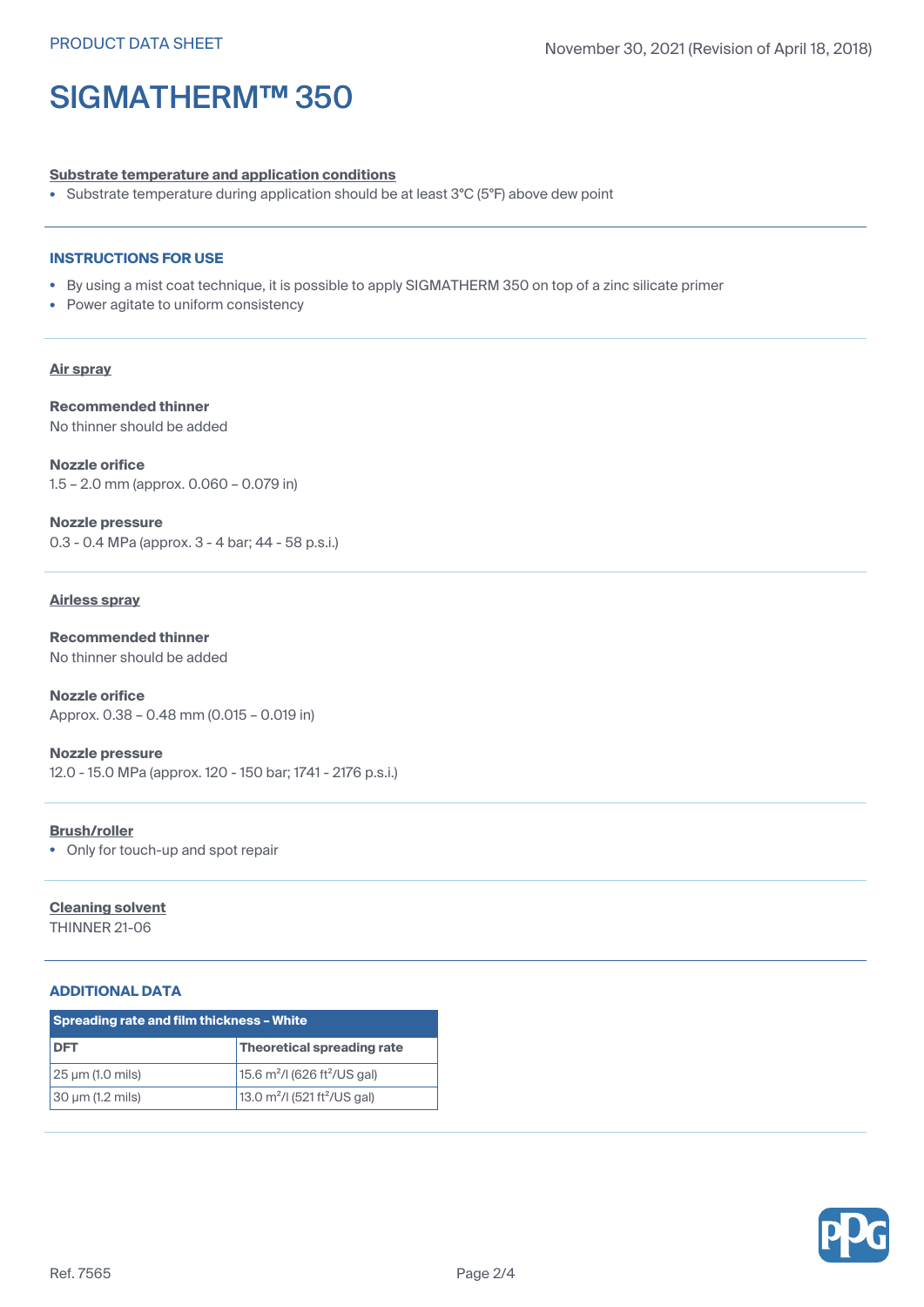| <b>Spreading rate and film thickness - Aluminum</b> |                                                      |  |
|-----------------------------------------------------|------------------------------------------------------|--|
| <b>DFT</b>                                          | Theoretical spreading rate                           |  |
| 25 µm (1.0 mils)                                    | 16.8 $m^2$ /I (674 ft <sup>2</sup> /US gal)          |  |
| 30 µm (1.2 mils)                                    | 14.0 m <sup>2</sup> /l (561 ft <sup>2</sup> /US gal) |  |

| Overcoating interval for DFT up to 30 µm (1.2 mils) |                 |             |           |                                                                                  |           |  |
|-----------------------------------------------------|-----------------|-------------|-----------|----------------------------------------------------------------------------------|-----------|--|
| <b>Overcoating with</b>                             | <b>Interval</b> | 10°C (50°F) |           | $ 20^{\circ}C(68^{\circ}F)  30^{\circ}C(86^{\circ}F)  40^{\circ}C(104^{\circ}F)$ |           |  |
| itself                                              | Minimum         | 24 hours    | 18 hours  | 15 hours                                                                         | 10 hours  |  |
|                                                     | Maximum         | Unlimited   | Unlimited | Unlimited                                                                        | Unlimited |  |

Note: Surface should be dry and free from any contamination

| Curing time for DFT up to 30 µm (1.2 mils) |              |               |  |
|--------------------------------------------|--------------|---------------|--|
| <b>Substrate temperature</b>               | Dry to touch | Dry to handle |  |
| 10°C (50°F)                                | 1.5 hours    | 3 hours       |  |
| 20°C (68°F)                                | 1 hour       | 2 hours       |  |
| 30°C (86°F)                                | 45 minutes   | 1.5 hours     |  |
| 40°C (104°F)                               | 30 minutes   | 1 hour        |  |

Note: Adequate ventilation must be maintained during application and curing (please refer to INFORMATION SHEETS 1433 and 1434)

# **SAFETY PRECAUTIONS**

- For paint and recommended thinners see INFORMATION SHEETS 1430, 1431 and relevant Material Safety Data Sheets
- This is <sup>a</sup> solvent-borne paint and care should be taken to avoid inhalation of spray mist or vapor, as well as contact between the wet paint and exposed skin or eyes

# **WORLDWIDE AVAILABILITY**

It is always the aim of PPG Protective and Marine Coatings to supply the same product on <sup>a</sup> worldwide basis. However, slight modification of the product is sometimes necessary to comply with local or national rules/circumstances. Under these circumstances an alternative product data sheet is used.